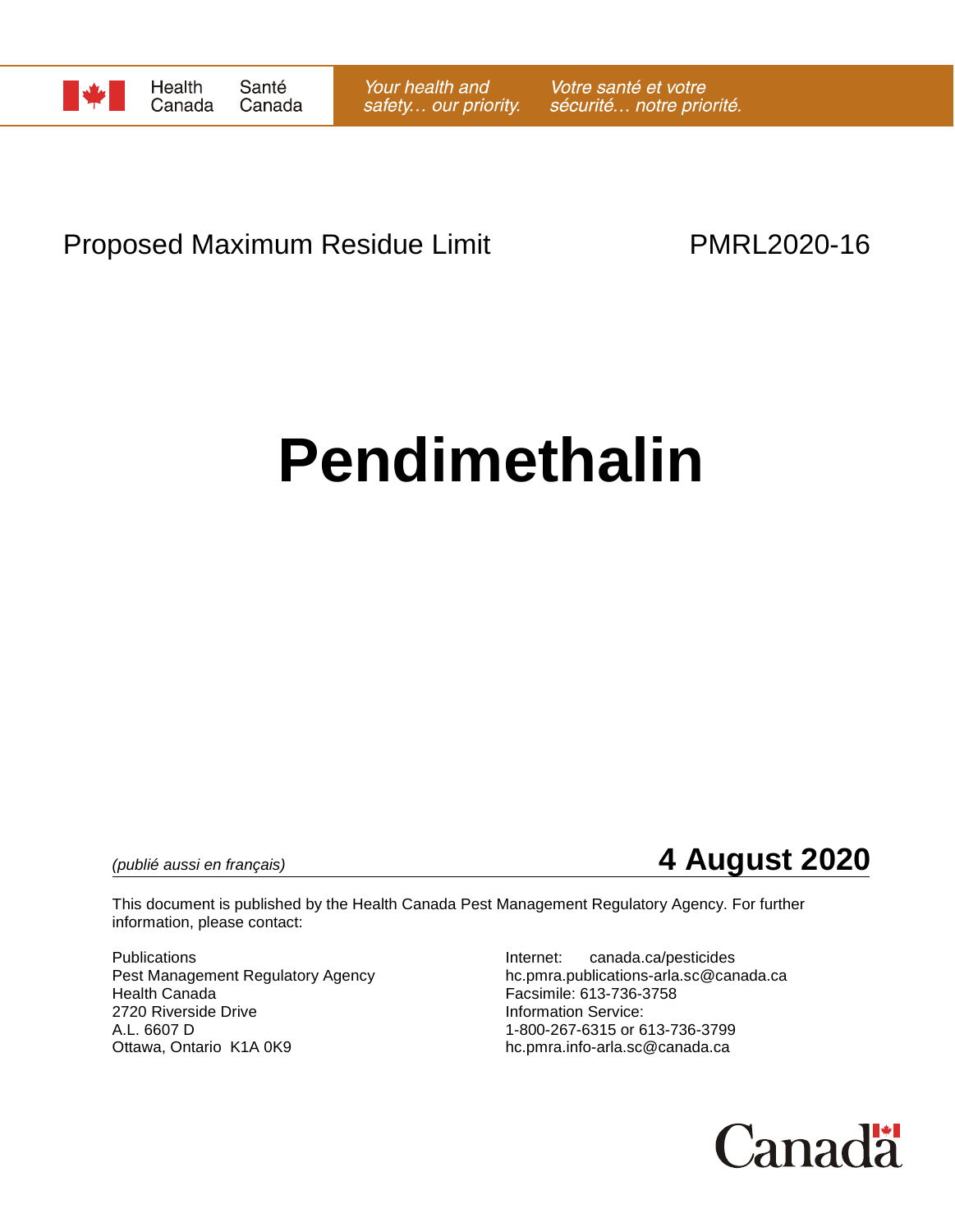ISSN: 1925-0835 (print) 1925-0843 (online)

Catalogue number: H113-24/2020-16E (print version) H113-24/2020-16E-PDF (PDF version)

#### **© Her Majesty the Queen in Right of Canada, as represented by the Minister of Health Canada, 2020**

All rights reserved. No part of this information (publication or product) may be reproduced or transmitted in any form or by any means, electronic, mechanical, photocopying, recording or otherwise, or stored in a retrieval system, without prior written permission of Health Canada, Ottawa, Ontario K1A 0K9.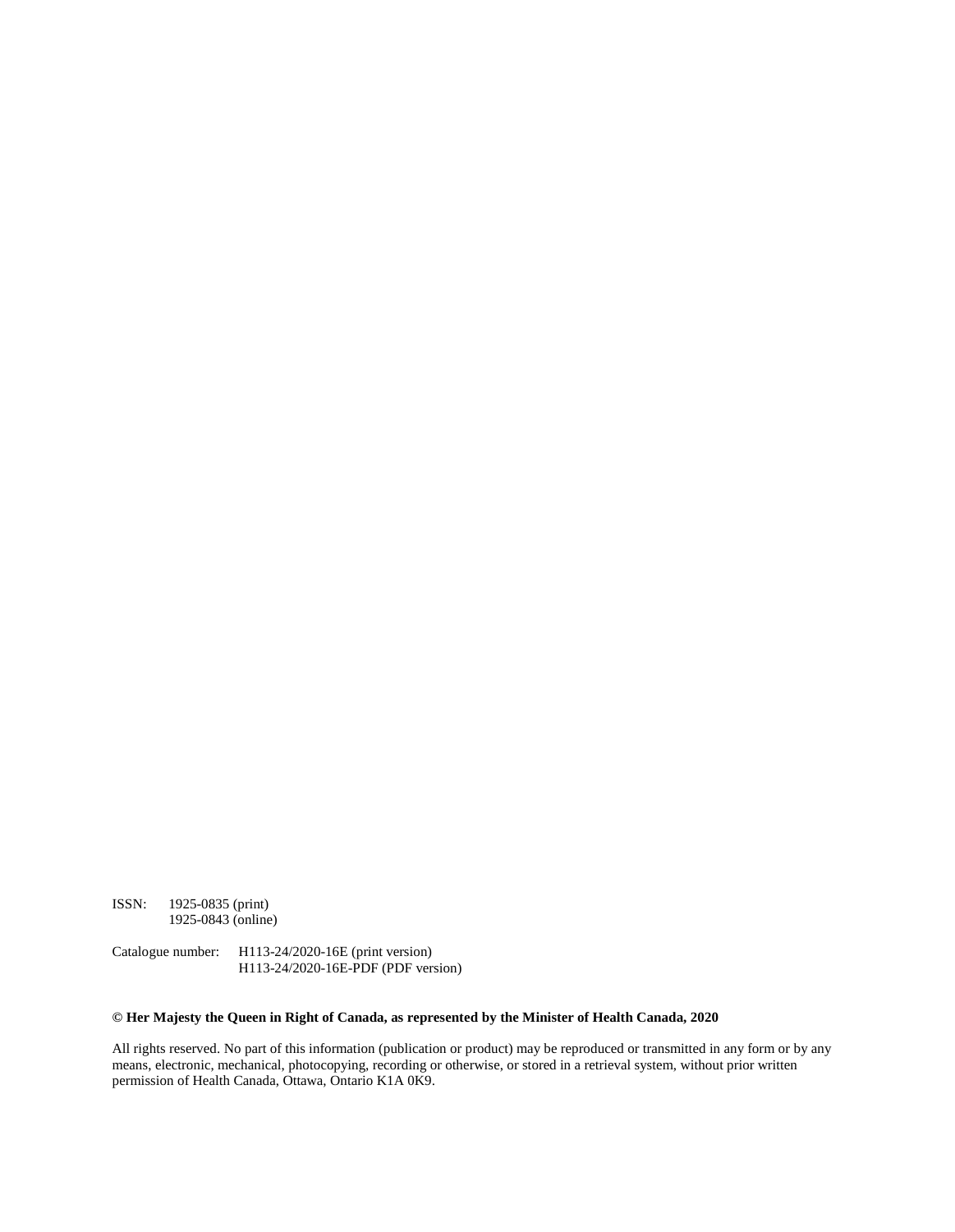Under the authority of the *Pest Control Products Act*, Health Canada's Pest Management Regulatory Agency (PMRA) has concluded that the addition of new uses on garlic and dry bulb shallots to the product label of PROWL H2O HERBICIDE, containing technical grade pendimethalin, is acceptable. The specific uses approved in Canada are detailed on the label of PROWL H2O HERBICIDE, *Pest Control Products Act* Registration Number 29542.

The evaluation of these pendimethalin applications indicated that the end-use product has value and the human health and environmental risks associated with the new uses are acceptable.

Before registering a pesticide for food use in Canada, the PMRA must determine the quantity of residues that are likely to remain in or on the food when the pesticide is used according to label directions and that such residues will not be a concern to human health. This quantity is then legally established as a maximum residue limit (MRL). An MRL applies to the identified raw agricultural food commodity as well as to any processed food product that contains it, except where separate MRLs are specified for the raw agricultural commodity and a processed product made from it.

Consultation on the proposed MRL for pendimethalin is being conducted via this document (see Next Steps). A summary of the field trial data used to support the proposed MRL can be found in Appendix I.

To comply with Canada's international trade obligations, consultation on the proposed MRL is also being conducted internationally by notifying the World Trade Organization, as coordinated by the Canada's Notification Authority and Enquiry Point.

The proposed MRL, to be added to the MRLs already established for pendimethalin, is as follows.

| <b>Common</b><br>name | <b>Residue definition</b>                                                                                                                                                            | <b>MRL</b><br>$(ppm)^1$ | <b>Food commodity</b>                                                          |
|-----------------------|--------------------------------------------------------------------------------------------------------------------------------------------------------------------------------------|-------------------------|--------------------------------------------------------------------------------|
|                       | Pendimethalin   $N-(1-ethylpropyl)-3,4-dimethyl-2,6-$<br>dinitrobenzenamine, including the<br>metabolite<br>benzenemethanol, $4-[1-$<br>ethylpropyl)amino]-<br>2-methyl-3,5-dinitro- | 0.1                     | Bulb onions (crop<br>subgroup 3-07A,<br>except dry bulb<br>$\text{onions}^2$ ) |

### **Table 1 Proposed maximum residue limit for pendimethalin**

1 ppm = parts per million

<sup>2</sup> Dry bulb onions are excluded from this MRL action as a 0.1 ppm MRL is already established for the commodity.

An MRL is proposed for each commodity included in the listed crop grouping in accordance with the Residue Chemistry Crop Groups webpage in the Pesticides section of the Canada.ca website.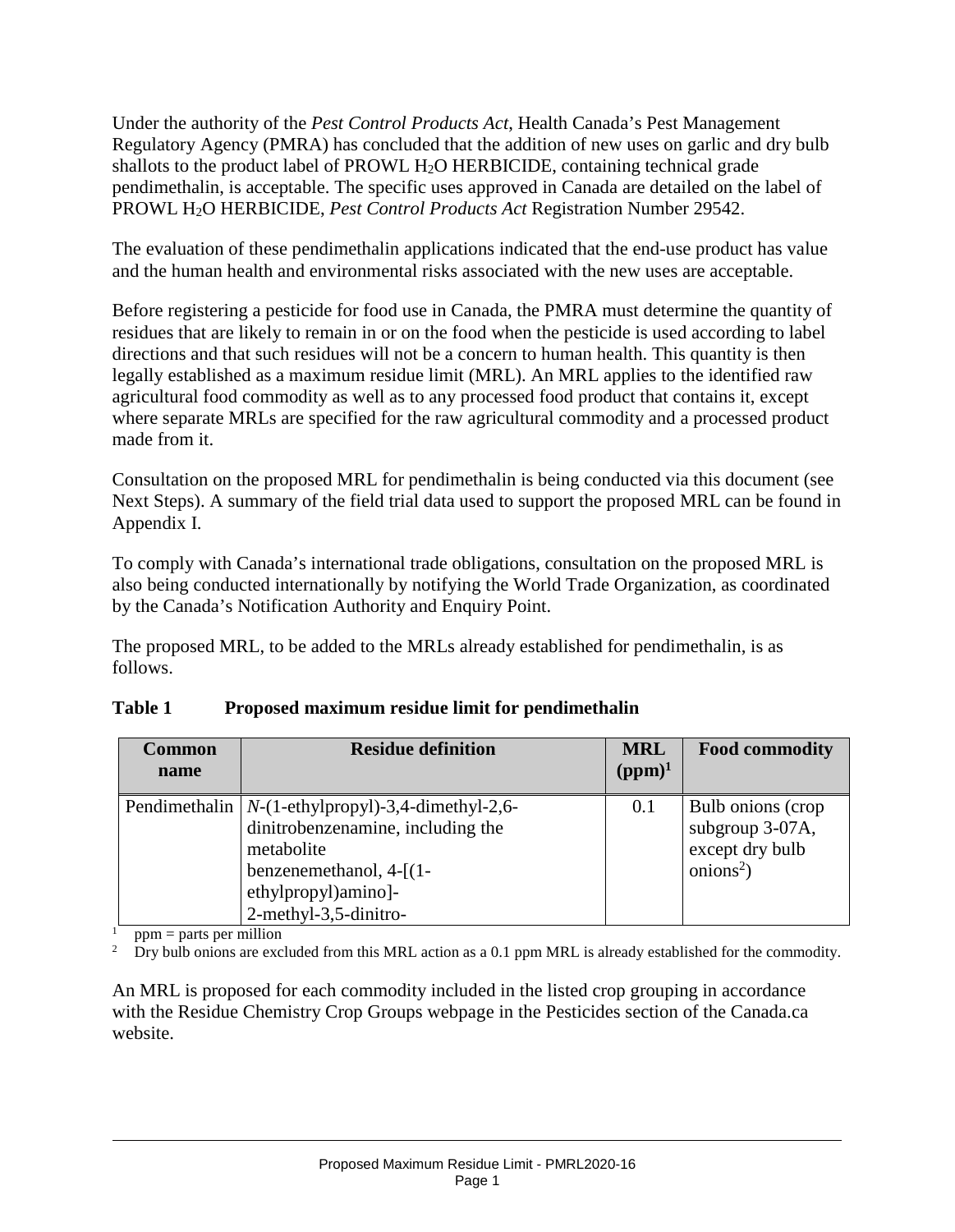MRLs established in Canada may be found using the Maximum Residue Limit Database on the Maximum Residue Limits for Pesticides webpage. The database allows users to search for established MRLs, regulated under the *Pest Control Products Act*, both for pesticides or for food commodities.

#### **International situation and trade implications**

MRLs may vary from one country to another for a number of reasons, including differences in pesticide use patterns and the locations of the crop field trials used to generate residue chemistry data.

Table 2 compares the MRL proposed for pendimethalin in Canada with the corresponding American tolerance and Codex MRL.<sup>1</sup> American tolerances are listed in the Electronic Code of Federal Regulations, 40 CFR Part 180, by pesticide. A listing of established Codex MRLs is available on the Codex Alimentarius Pesticide Index webpage, by pesticide or commodity.

#### **Table 2 Comparison of canadian MRL, american tolerance and Codex MRL (where different)**

| <b>Food commodity</b>                   | <b>Canadian MRL</b> | <b>American tolerance</b> | <b>Codex MRL</b>                    |
|-----------------------------------------|---------------------|---------------------------|-------------------------------------|
|                                         | (ppm)               | (ppm)                     | (ppm)                               |
| Bulb onions (crop<br>subgroup $3-07A$ ) | 0.1                 | 0.1                       | 0.05<br>(Onion, bulb and<br>garlic) |

#### **Next steps**

 $\overline{a}$ 1

The PMRA invites the public to submit written comments on the proposed MRL for pendimethalin up to 75 days from the date of publication of this document. Please forward your comments to Publications (see the contact information on the cover page of this document). The PMRA will consider all comments received before making a final decision on the proposed MRL. Comments received will be addressed in a separate document linked to this PMRL. The established MRL will be legally in effect as of the date that it is entered into the Maximum Residue Limit Database.

 The Codex Alimentarius Commission is an international organization under the auspices of the United Nations that develops international food standards, including MRLs.